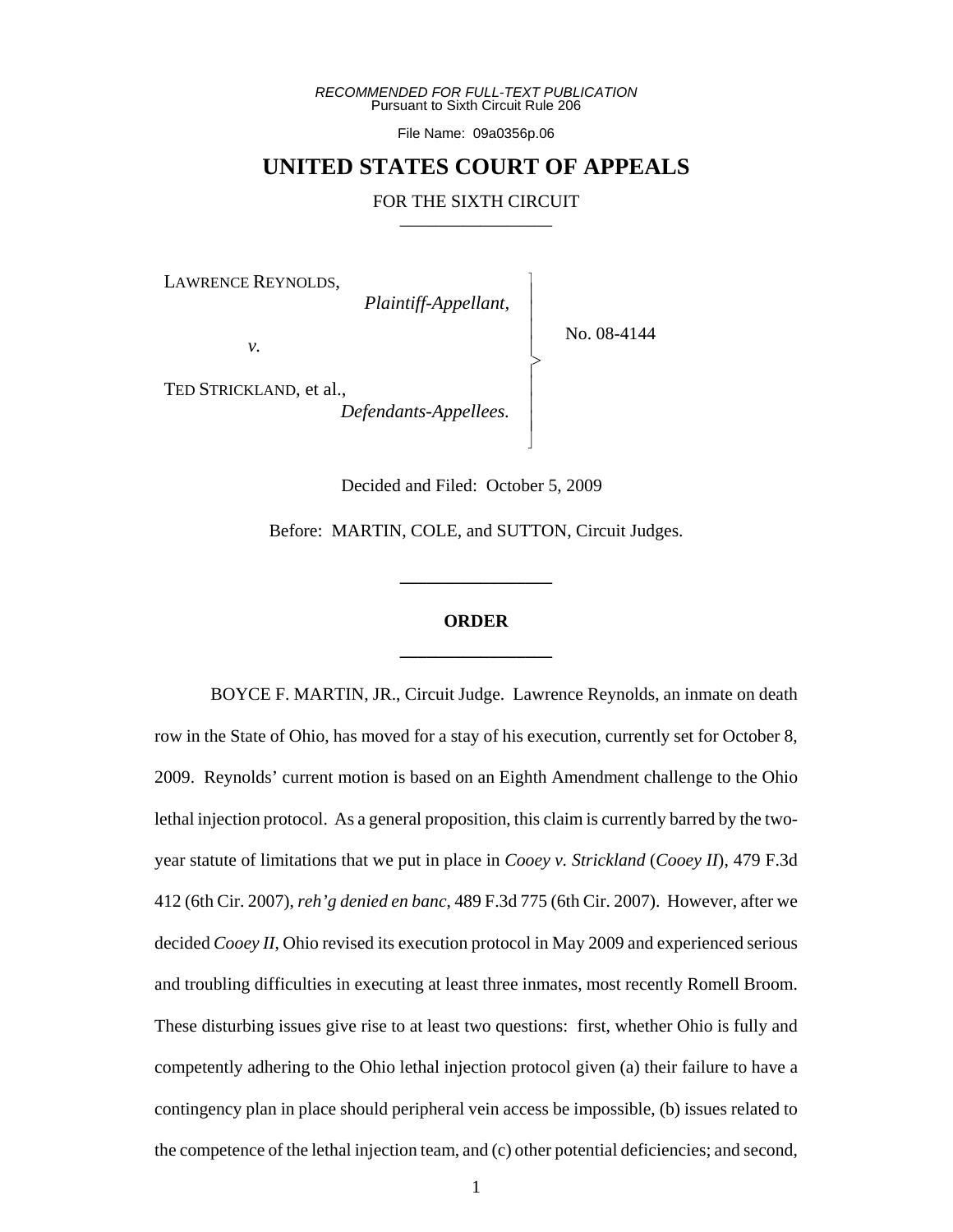whether these instances present sufficient new, additional factors to revive Reynolds' Eighth Amendment claims otherwise extinguished by *Cooey II.* 

Broom's arguments about these very issues will be heard before the Honorable Gregory Frost of the United States District Court of the Southern District of Ohio; to permit this, his execution has been stayed until at least November 30, 2009. Given the important constitutional and humanitarian issues at stake in all death penalty cases, these problems in the Ohio lethal injection protocol are certainly worthy of meaningful consideration. Judge Frost is best positioned to conduct a comprehensive review of these issues for both Reynolds and Broom.

For the foregoing reasons, we hereby GRANT Reynolds' motion for a stay of execution and REMAND his case to Judge Frost for fact-finding and evidentiary hearings on the merits of his arguments.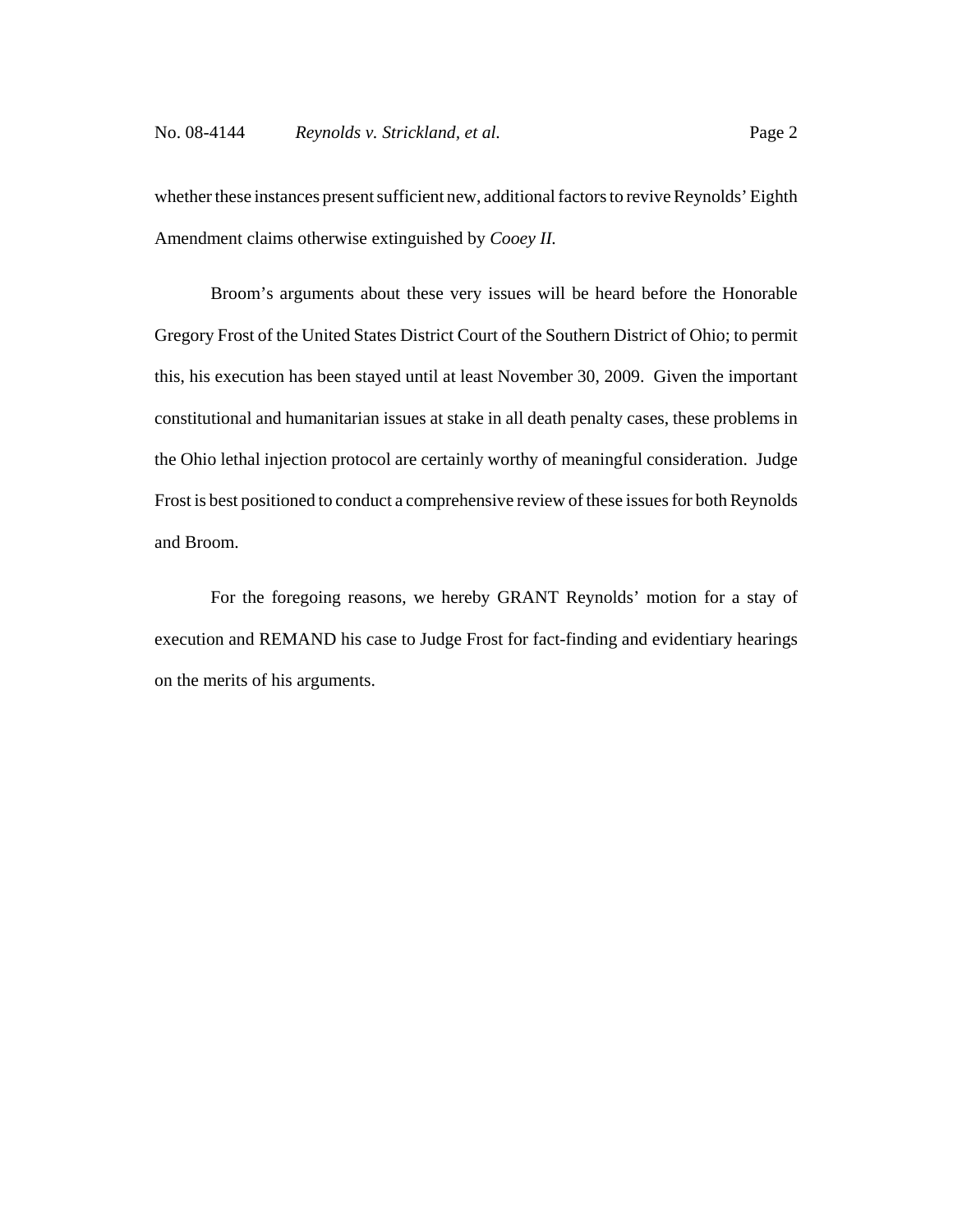COLE, J. concurring. Although I fully agree with the Court's order, I write separately to address a number of issues raised by the dissent.

The dissent argues that the State's eighteen unsuccessful efforts to run an intravenous line into Romell Broom's veins over the course of two hours demonstrates the sensibility of Ohio's execution protocol because the State ultimately halted the execution attempt. The argument continues that, if the same problems arise during Reynolds' execution, this execution similarly would be stopped. Thus, the likelihood that he would ultimately prevail in his § 1983 claim is too slim to warrant a stay of execution. This argument misses the mark.

Preliminarily, it overlooks the possibility that Broom has already suffered an Eighth Amendment violation by being subjected to this failed execution attempt. Even if Reynolds' execution similarly was halted partway through, at that point he already may have suffered constitutional harm under Ohio's protocol. Although the details of the failed Broom execution have not yet fully emerged, the initial reports suggest that the execution attempt could provide uniquely relevant evidence in support of the proposition that there is a "demonstrated risk of severe pain" under the revised Ohio protocol. *See Baze v. Rees*, — U.S. —, 128 S.Ct. 1520, 1537 (2008).

The failed Broom execution raises concerns about the risks of maladministration under the Ohio protocol, and its intravenous siting provisions in particular. Ohio's protocol allows for "as much time as is necessary to establish two [intravenous] sites" and the changes specifically grant the execution team members discretion in deciding if and when to abandon such efforts if problems arise. Reynolds raised concerns about the discretion granted to the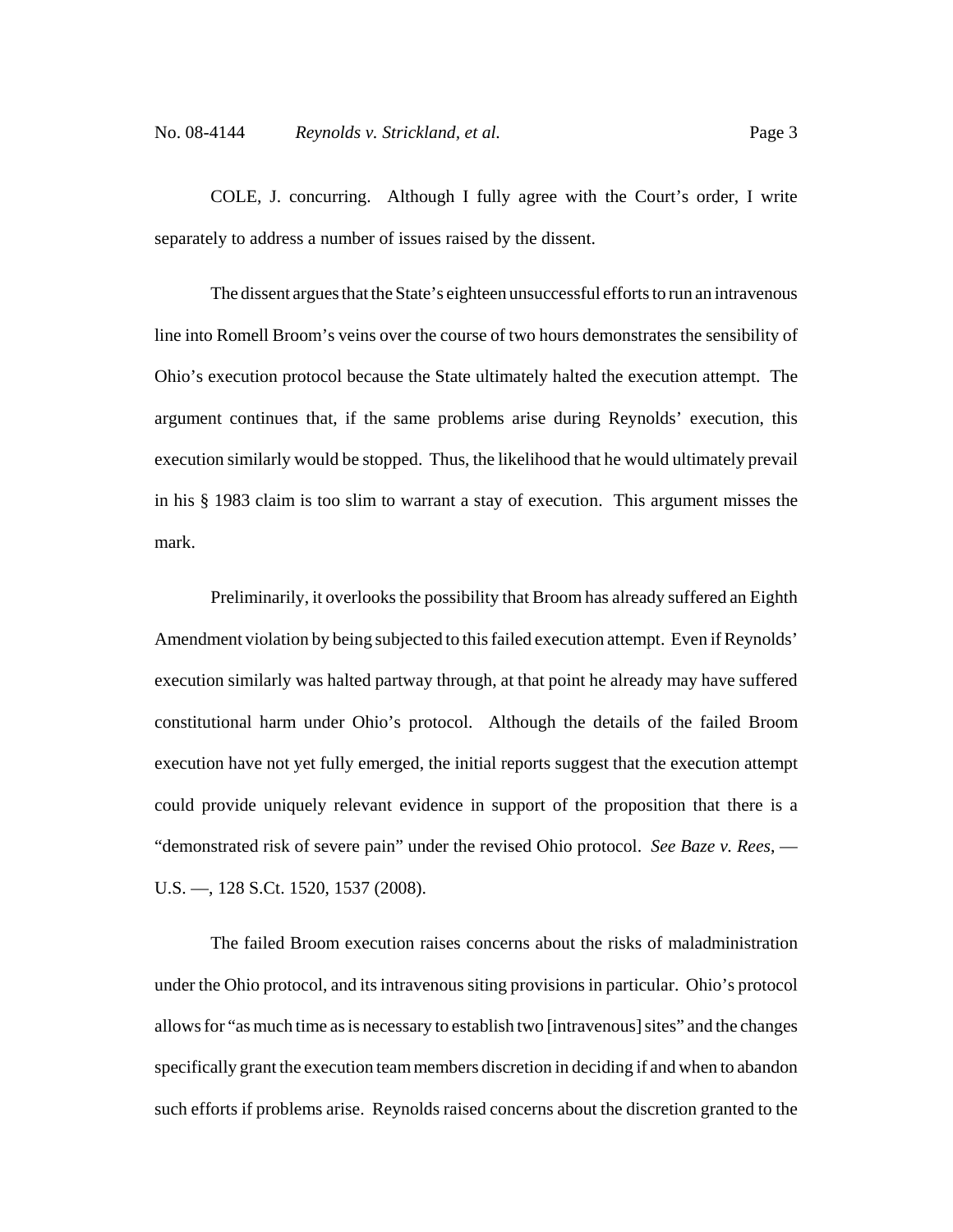execution team by the May 2009 revisions prior to the failed Broom execution and has argued that the risks presented by maladministration are part of his "core complaints." That, in the interim, the State's procedures further were called into question increases both the likelihood that Reynolds could ultimately succeed on the merits of his § 1983 claim and the likelihood that, if no stay were to be granted, he would be harmed irreparably.

The dissent also emphasizes that Ohio revised its protocol precisely to alleviate Eighth Amendment concerns. While I have no doubt that Ohio did not revise its execution protocol in order to make executions more cruel or unusual, the State's intent is not at issue. The question is whether the changes to the protocol amount to a factual predicate sufficient to revive Reynolds' Eighth Amendment challenge under *Cooey II*. Even given the two previous instances when Ohio ran into difficulties administering its lethal injection protocol, the halting of Broom's lethal injection operation prior to its completion was unprecedented. This event only strengthens Reynolds' argument that the May 2009 changes sufficiently raised the risks of maladministration to revive his claims.

Finally, the dissent argues that "the Constitution allows the people to make policy mistakes, . . . and correct them for themselves over time, and we should let that process run its course . . . ." However, in considering a motion for a stay of execution, we must balance both the likelihood that the prisoner will prevail on the merits and the likelihood that, if no stay is granted, irreparable harm will occur. Indeed, the State has agreed not to attempt another execution of Broom until the district court can reconsider the matter. In this context, where allowing the process to run its course could result in the severest of consequences, it is more prudent to allow the district court to take these new circumstances into consideration.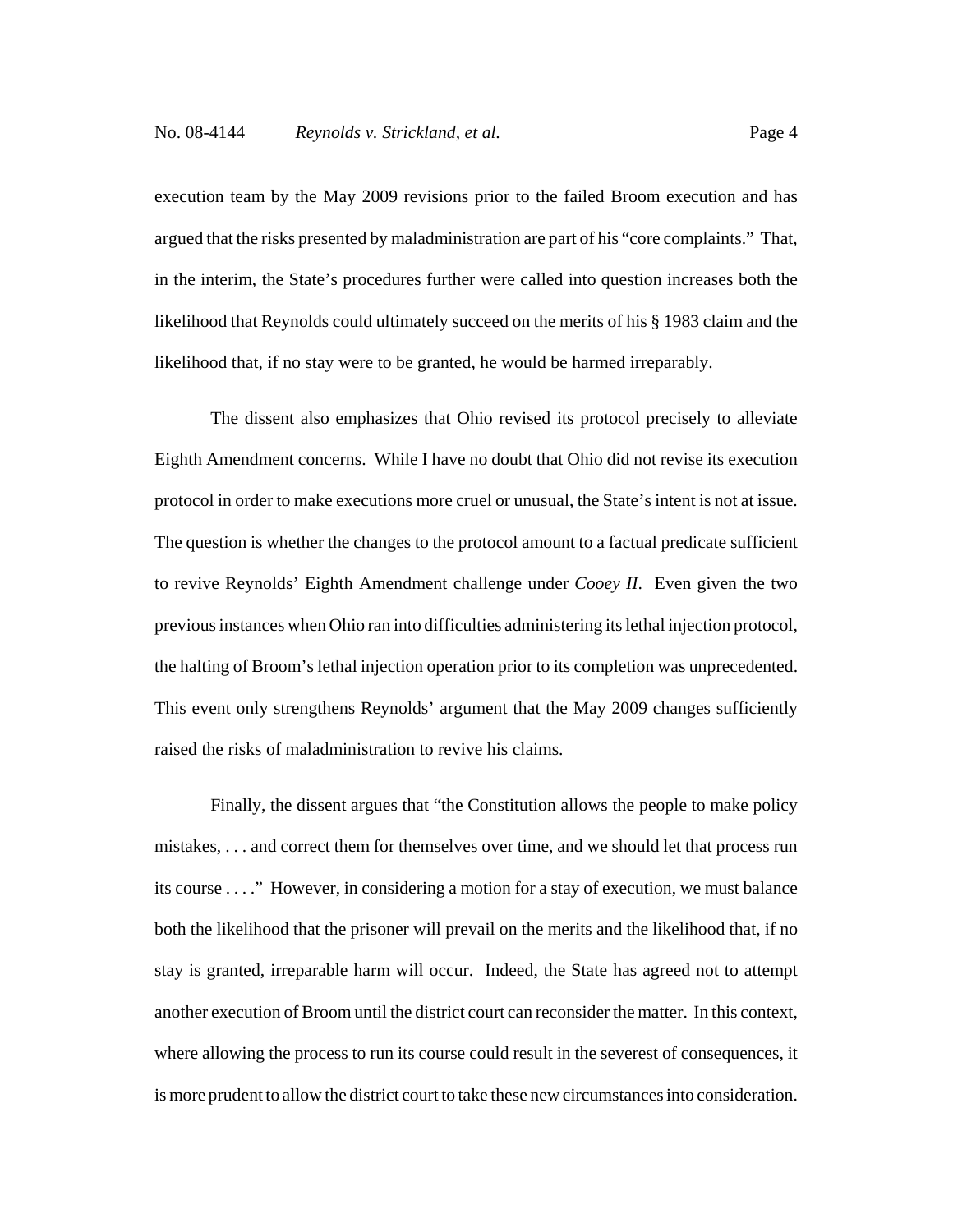SUTTON, Circuit Judge, dissenting. I have some sympathy for my colleagues' position on this stay motion, but I cannot bring myself to join them.

One way to look at Reynolds' request for a stay—and the only way to look at his underlying appeal—is that it is based on a false premise. He claims that *Cooey II* was wrongly decided and claims that we, as a three-judge panel, can overrule or sidestep the decision of a prior panel. In that sense, his position is no different from the position of the capital defendant in *Getsy v. Strickland*, 577 F.3d 309 (6th Cir. 2009), where we rejected all of the *Cooey II* arguments that Reynolds raises in his underlying appeal. One panel cannot overrule another panel.

Another way to look at Reynolds' stay motion—though not his underlying appeal—is that he seeks to make a new argument not addressed in *Getsy*. His § 1983 claim is not time barred, the argument goes, because, after he filed his appellate briefs, the State attempted to execute Romell Broom on September 15, 2009, the execution team was unable to access a usable vein on Broom after two hours, and at that point the State postponed Broom's execution "to allow the Department [of Rehabilitation and Correction] to recommend appropriate next steps to" Governor Strickland. Ted Strickland, Warrant of Reprieve (Sept. 15, 2009).Because *Cooey II* suggests that the statute of limitations period may start anew when the execution "protocol . . . change[s]" in a way that "relate[s]" to the petitioner's "core complaints," *Cooey v. Strickland (Cooey II)*, 479 F.3d 412, 423 (6th Cir. 2009), Reynolds claims that his § 1983 claim is not time barred. But, as far as the record and the parties' papers show, nothing has changed since September 15th, at least nothing that would suggest the State has changed its protocol in a way that risks needless harm to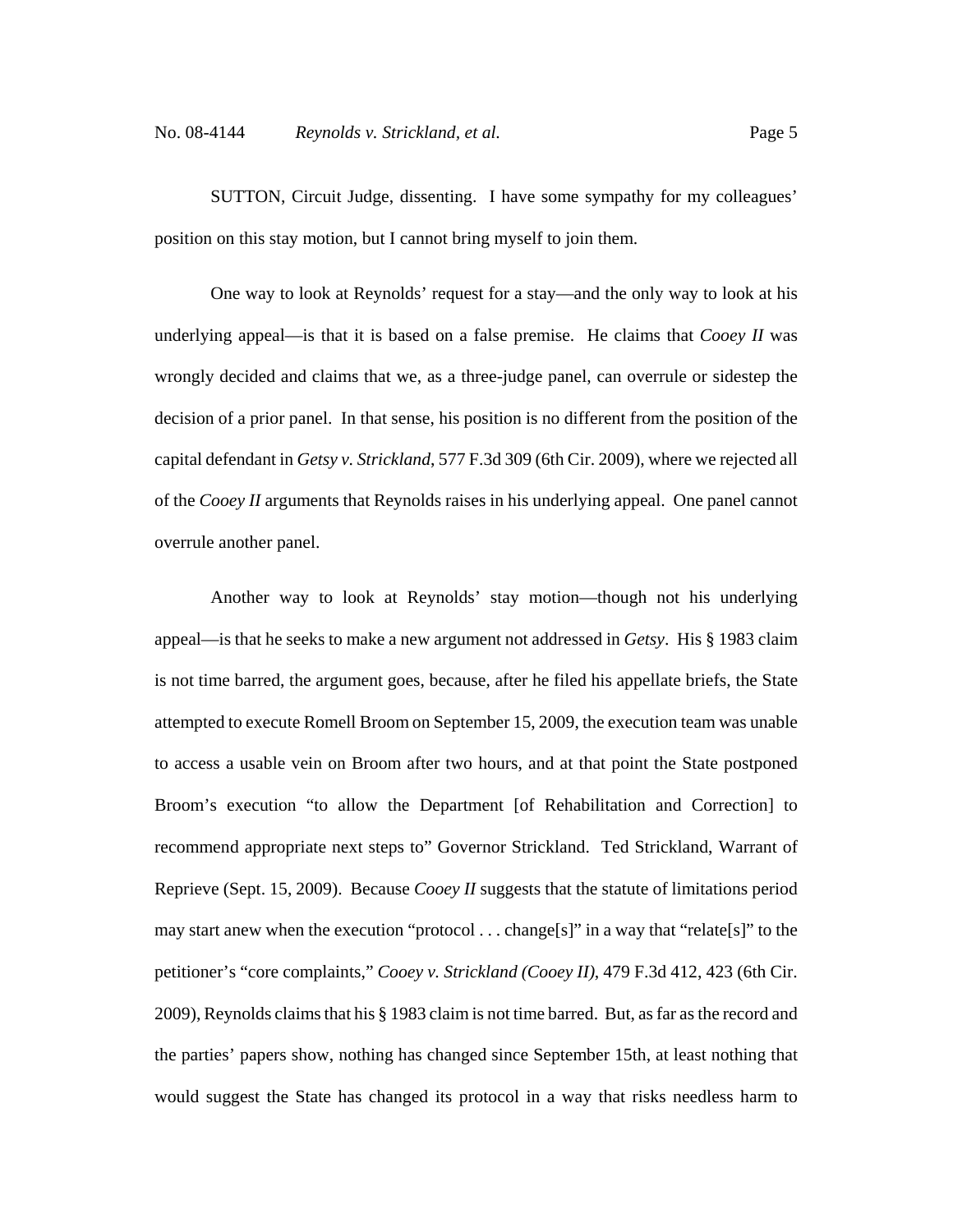Reynolds. Because the State has not materially altered its protocol, Reynolds has no perch from which to argue that he is challenging a new procedure.

All of this explains why I cannot vote in favor of a stay in Reynolds' case at the panel stage.

But none of this would prevent me from urging the full court to consider Reynolds' claim, to reconsider whether *Cooey II* was rightly decided and to grant a stay in the interim. I doubt the value of that approach, however, for three reasons. One, while *Cooey II* is not beyond reproach, I have yet to hear a demonstrably better suggestion for determining when the limitations period should start. The *Cooey II* panel dealt with a legal issue for which there was little, if any, statutory guidance, and as a result it borrowed a limitations rule from a related area—habeas corpus—that must account for the same kinds of problems associated with eleventh-hour litigation and relitigation that frequently accompany challenges to execution protocols. *Id.* at 421 (analogizing to habeas corpus based on the same need for "timely enforcement of [the] sentence" and "protect[ing] States from dilatory or speculative suits") (quotation marks omitted). That assuredly was a reasonable choice, even if it remains a choice open to second guessing, as invariably will be the case when there is no direct statutory guidance at hand.

Two, even if there may be other sensible ways to handle the accrual issue, that does not necessarily make a stay appropriate (or for that matter warrant reconsideration of *Cooey II*). In the context of a stay motion, there is no difference between a time-barred claim and a non-time-barred claim if both claims have the same slim prospect of success. One does not grant a stay to hear a claim, whether it contains a procedural defect or not, if the underlying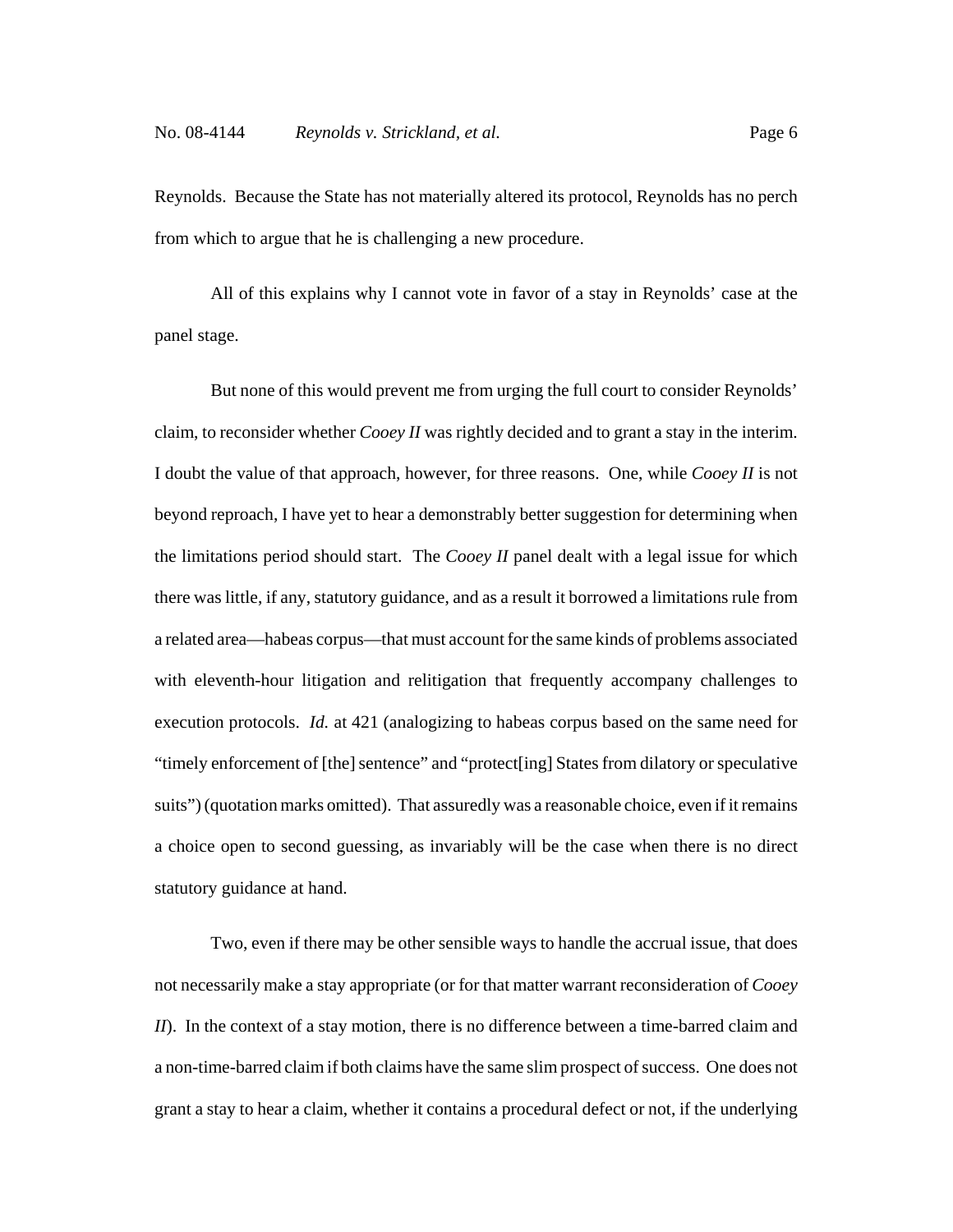claim has little chance of success on the merits. That is precisely Reynolds' problem. The objective of this § 1983 lawsuit is to challenge Ohio's underlying execution protocol. Yet, in *Baze v. Rees*, \_\_\_ U.S. \_\_\_, 128 S.Ct. 1520 (2008), the Supreme Court rejected an Eighth (and Fourteenth) Amendment challenge to Kentucky's three-drug protocol for executing capital defendants. In all material respects, Ohio and Kentucky have the same procedure, making it exceedingly unlikely that Reynolds could succeed where Baze failed. Making matters worse for Reynolds, Ohio has changed its procedure since *Baze*, all in ways designed to make the wrenching task of executing an individual more humane. (More on that below.) Since we must start with the presumption that Ohio's execution protocol is constitutional, shouldn't we end with that presumption if the United States Supreme Court has approved a materially identical procedure?

The *Baze* plurality opinion seems to think so:

A stay of execution may not be granted on grounds such as those asserted here unless the condemned prisoner establishes that the State's lethal injection protocol creates a demonstrated risk of severe pain. He must show that the risk is substantial when compared to the known and available alternatives. A State with a lethal injection protocol substantially similar to the protocol we uphold today would not create a risk that meets this standard.

*Id.* at 1537.

Three, the only path left to capital inmates after *Baze* is narrow, one that Reynolds cannot take and one that suggests the significance of *Cooey II* is overrated. Even after *Baze*, a capital inmate may show that a three-drug execution protocol is "cruel and unusual" under the Eighth Amendment if it intentionally or recklessly imposes needless harm on the individual—if, to borrow from *Baze*, the inmate has "demonstrate[d] an 'objectively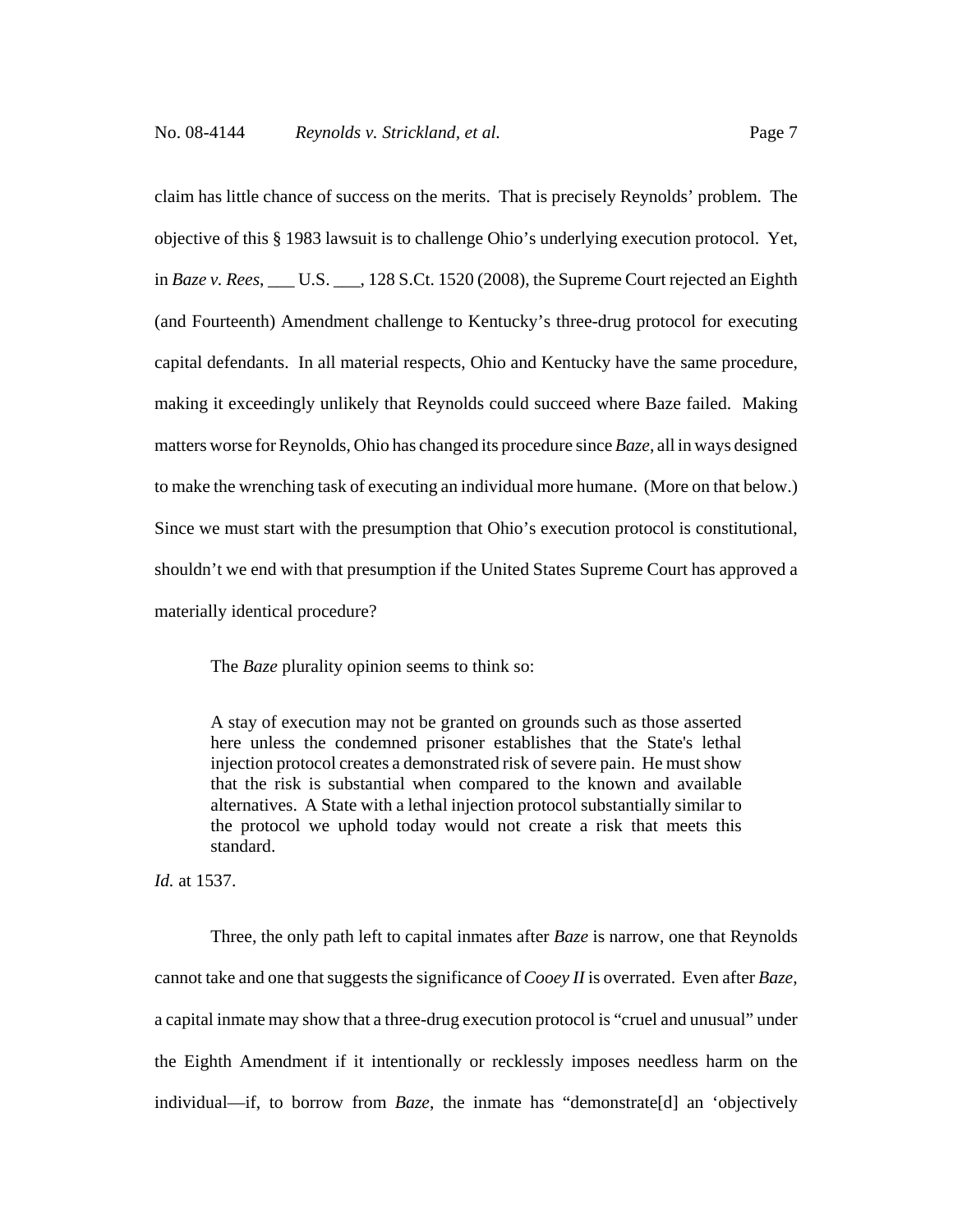intolerable risk of harm' that officials may not ignore." *Baze*, 128 S.Ct. at 1531 (plurality) (quoting *Farmer v. Brennan*, 511 U.S. 825, 846 (1994)). Nothing in the record or in Reynolds' papers suggests that Ohio's protocol on its face falls within this narrow category, and *Baze*'s approval of the Kentucky procedure strongly suggests it does not.

That, however, does not preclude an inmate from showing that, as applied to him and as applied to other like-situated individuals, the procedure comes within the narrow *Baze* exception. An inmate who shows that a State has made detrimental changes to its procedure after the original accrual of his §1983 claim, or who shows defects in the procedure revealed by an "objectively intolerable risk of harm" imposed on similarly situated individuals after the accrual date, not only might have a cognizable *Baze* claim but also would seem to fit within the exception to *Cooey II*. The State, I suspect, would agree. Were a cruel and unusual feature of Ohio's protocol suddenly revealed during an execution, I firmly doubt the State would press ahead with the next execution solely on the ground that the capital defendant should have filed his § 1983 claim several years earlier. I, for one, would not construe *Cooey II* to tolerate state action to the contrary.

The larger question, then, is not whether *Cooey II* was rightly decided; it is whether Reynolds has a cognizable *Baze* claim with any prospect of success. Reynolds' key argument in that respect turns on the recent failed Broom execution, namely the failure of the State to establish a workable IV within two hours and its decision to postpone the execution at that point. I am not persuaded.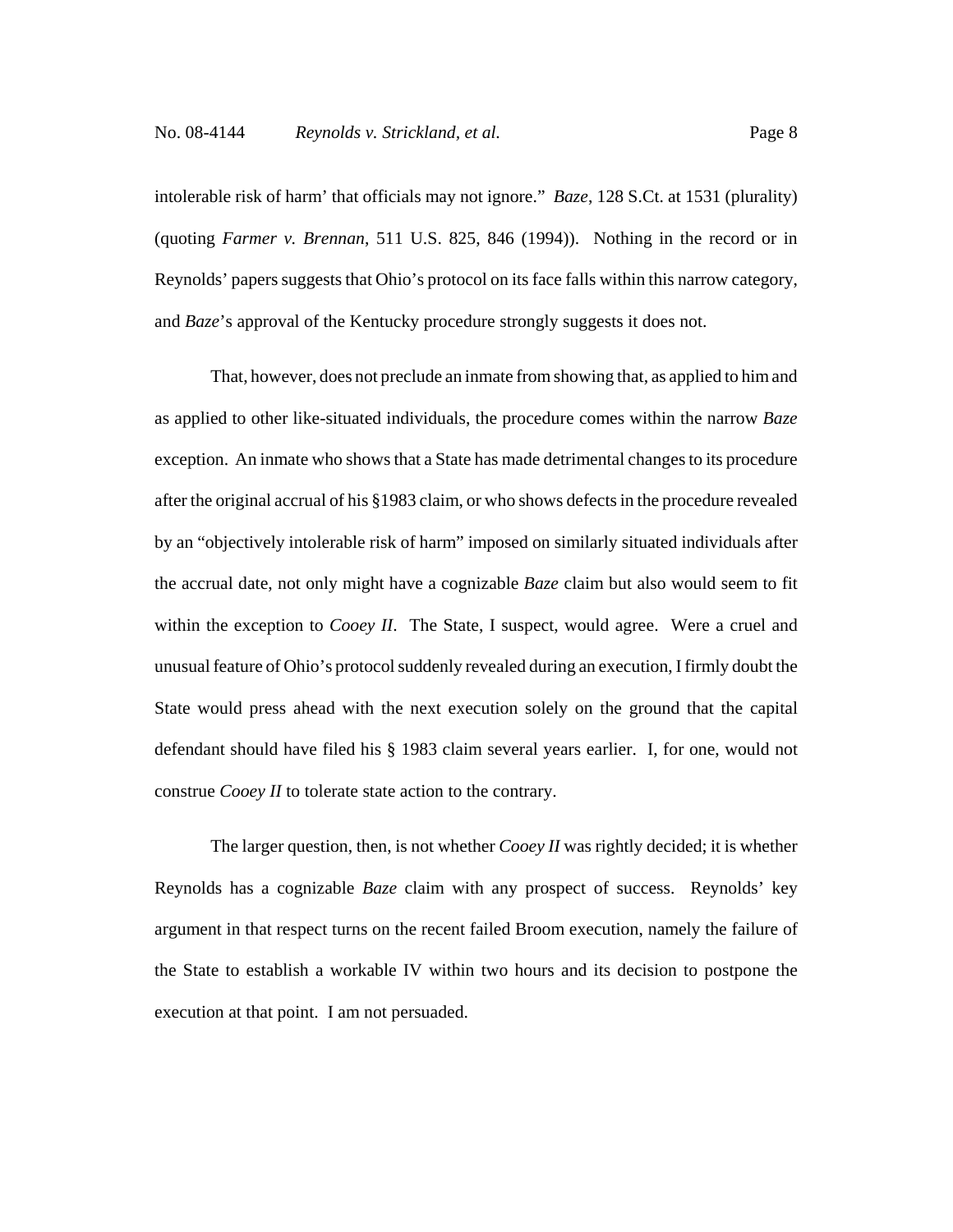Here is what Ohio's protocol has to say on the point:

The team members who establish the IV sites shall be allowed as much time as is necessary to establish two sites. If the passage of time and the difficulty of the undertaking cause the team members to question the feasibility of two or even one site, the team will consult with the warden. The warden, upon consultation with the Director and others as necessary, will make the decision whether or how long to continue efforts to establish an IV site. The Director shall consult with legal counsel, the office of the Governor or any others as necessary to discuss the issues and alternatives.

Ohio Dep't of Rehabilitation and Correction Policy Directive No. 01-COM-11, ¶ VI.B.7.f

(Effective May 14, 2009).

It is difficult to challenge the wisdom of allowing the State to postpone an execution when "the passage of time and the difficulty of the undertaking" cause the State "to question the feasibility" of establishing the IV lines. Created in May 2009, this option was designed to correct a problem that emerged during a prior execution, the Clark execution, in which the State also had trouble running an IV line on the inmate. The option is as sensible as it is humane. Viewed from this perspective, the Broom execution may have "failed" by one measure because Broom was not executed. But, by another measure, the Governor's decision not to proceed with the execution of Broom, after two hours of attempting to run IV lines on him, confirms the virtue of the procedure and the Governor's responsible behavior in implementing it. The postponement option is designed to avoid "cruel and unusual" punishment, not to further it. That is why Reynolds' reliance on the number of failed efforts to run a needle/IV line into one of Broom's veins—18 in total—does not help him. It instead shows why the Governor sensibly called off the execution and proves he would do the same if Reynolds ran into a similar problem. Why assume an execution protocol is unconstitutional when one of the humane features of the protocol—that the State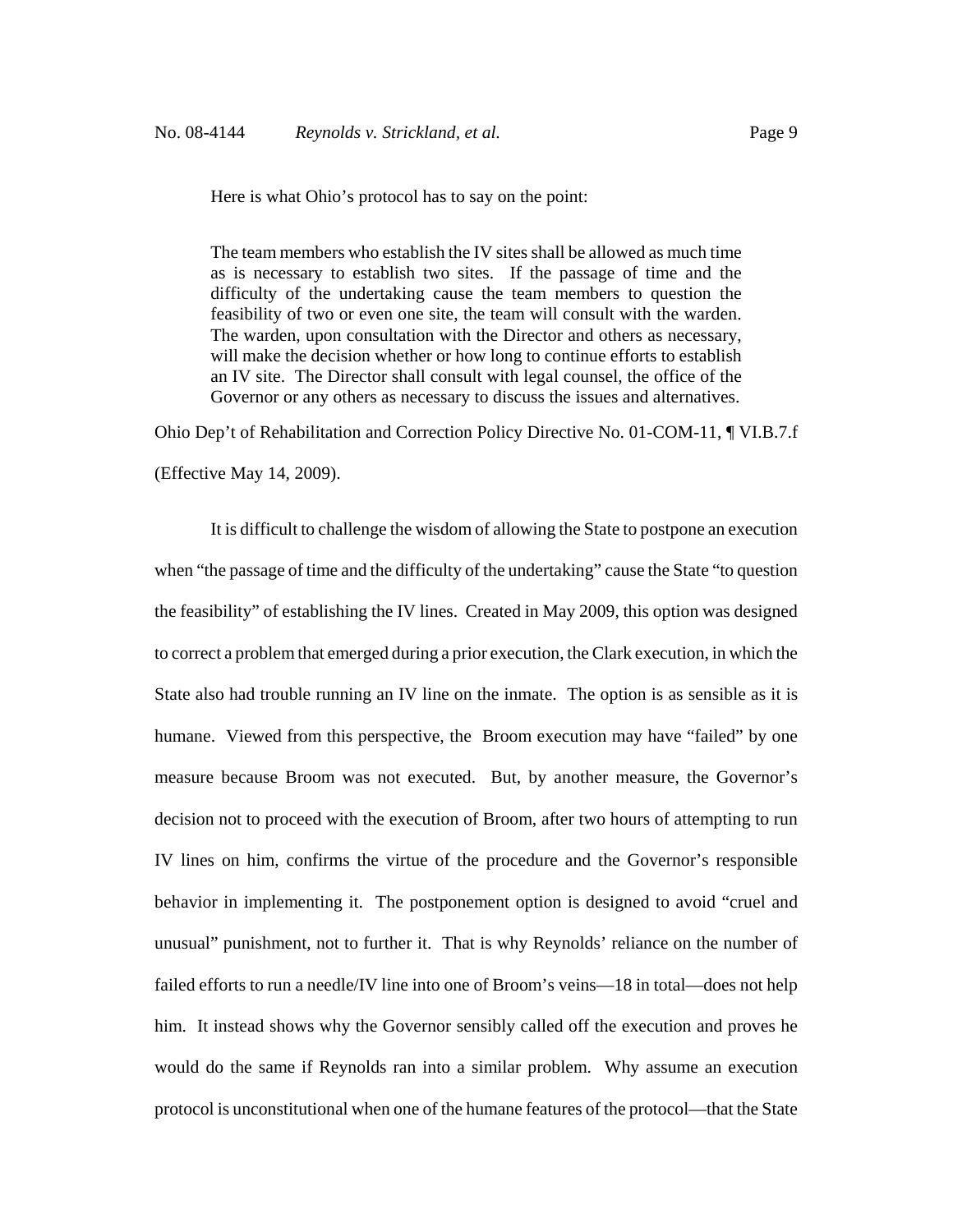will not continue trying to access a usable vein beyond a sensible time limit—is being followed?

What, moreover, is a better "alternative[]"? *See Baze*, 128 S.Ct. at 1537 (plurality) (a stay of execution requires "show[ing] that the risk is substantial *when compared* to the known and available alternatives") (emphasis added). Reynolds argues that the Broom execution attempt proves that Ohio's protocol is unconstitutional and that Ohio's execution team is "complete[ly] incompeten[t]." Supp. Br. 6. But he offers no alternatives. He does not argue that the Governor should stop a delayed execution in less than two hours. He does not argue that the State should try to run an IV line earlier or test whether a capital defendant's veins are accessible before the execution date, and he has not requested that the State try either approach with him. He does not claim that he has the same kind of inaccessible-vein problem that Broom has. And he does not explain why EMTs may not oversee this process or what should be done instead given the understandable reluctance of other members in the medical profession to assist the effort. Keep in mind that the Kentucky protocol uses EMTs, and *Baze* approved that approach, in part because the "qualifications" of EMTs "substantially reduce the risk of IV infiltration." *Id.* at 1534; *see also id.* at 1539 (Alito, J., concurring) ("[A] suggested modification to a lethal injection protocol cannot be regarded as 'feasible' or 'readily' available if the modification would require participation . . . by persons whose professional ethics rules or traditions impede their participation.").

The Broom experience in the end simply does not validate Reynolds' claim. Calling off an execution after two hours because the State could not run the requisite IV lines does not show that the State's protocol violates the Eighth Amendment. What the Broom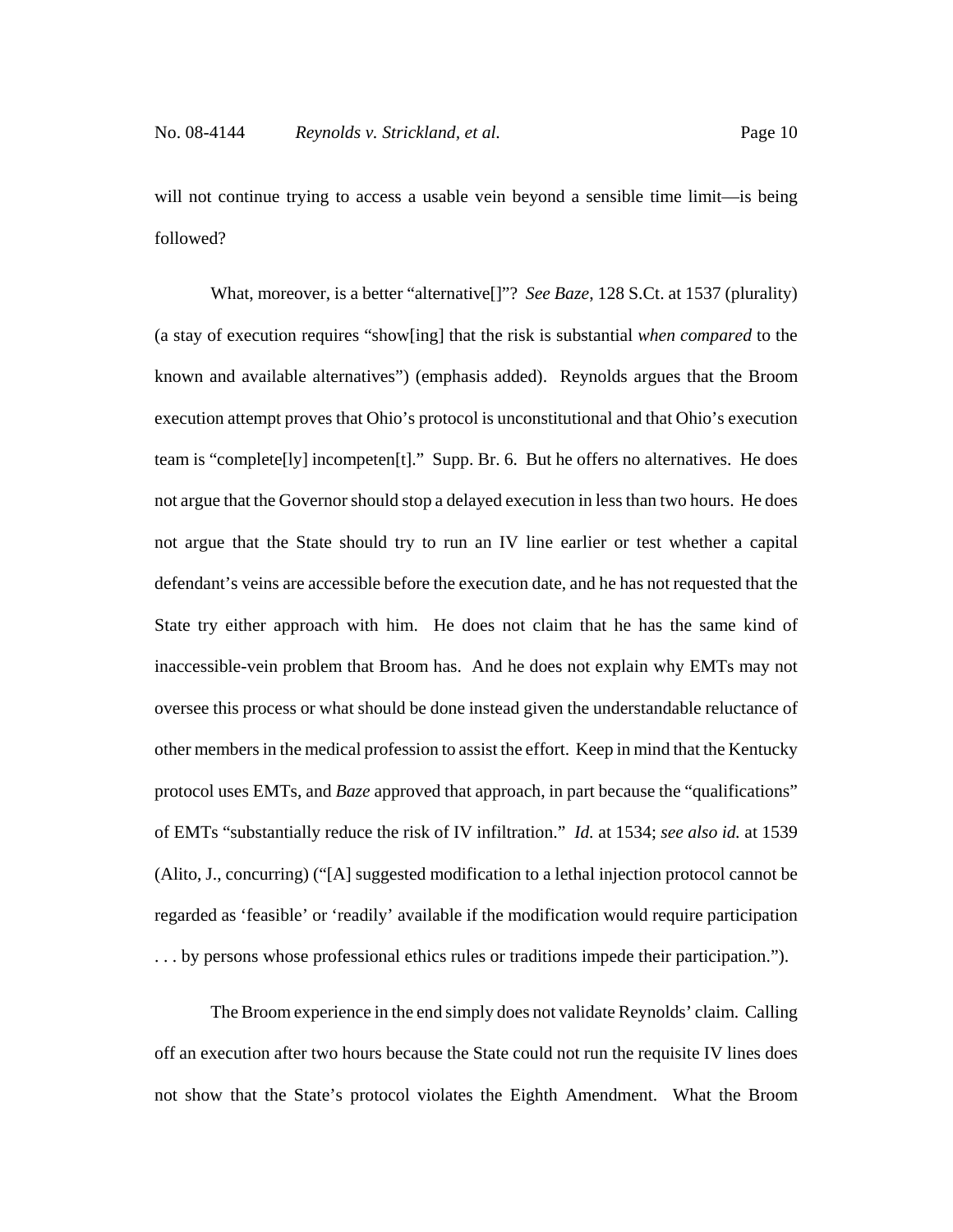experience shows, and what the Clark and Newton experiences before that show, is that the State's EMTs have a difficult time running IV lines on some individuals. But we now know what happens when that is the case: The Governor will stop the execution after two hours. That approach removes the foundation for an Eighth Amendment claim; it does not lay the groundwork for one. Surely it would be better, at least by one way of looking at it, if the prison's EMTs could run IV lines on anyone and everyone. Other members of the medical profession, however, understandably wish to focus on assisted living, not assisted dying (or executing). And it is difficult to maintain that the elected officials in a State may not continue to implement a death penalty when they have developed a sensible remedy for the

S.Ct. at 1529, 1531,1537 (plurality).

The last problem with Reynolds' motion for a stay is that there is no way to grant it without effectively imposing a moratorium on implementing the death penalty in Ohio. Reynolds has not argued or shown that he has difficult-to-access veins, as Broom does. There thus is nothing unique about his case that suggests a special as-applied problem that warrants a stay in his case, as opposed to any other. *See id.* at 1529 ("We begin with the principle, settled by *Gregg*, that capital punishment is constitutional. It necessarily follows that there must be a means of carrying it out. Some risk of pain is inherent in any method of execution—no matter how humane—if only from the prospect of error in following the required protocol." (citation omitted)).

key problem on the table: an inability to access veins in some individuals. *See Baze*, 128

No doubt, the Governor himself has the right to impose a moratorium. And a case could be made that it would be reasonable to do so. But the question is whether the Eighth